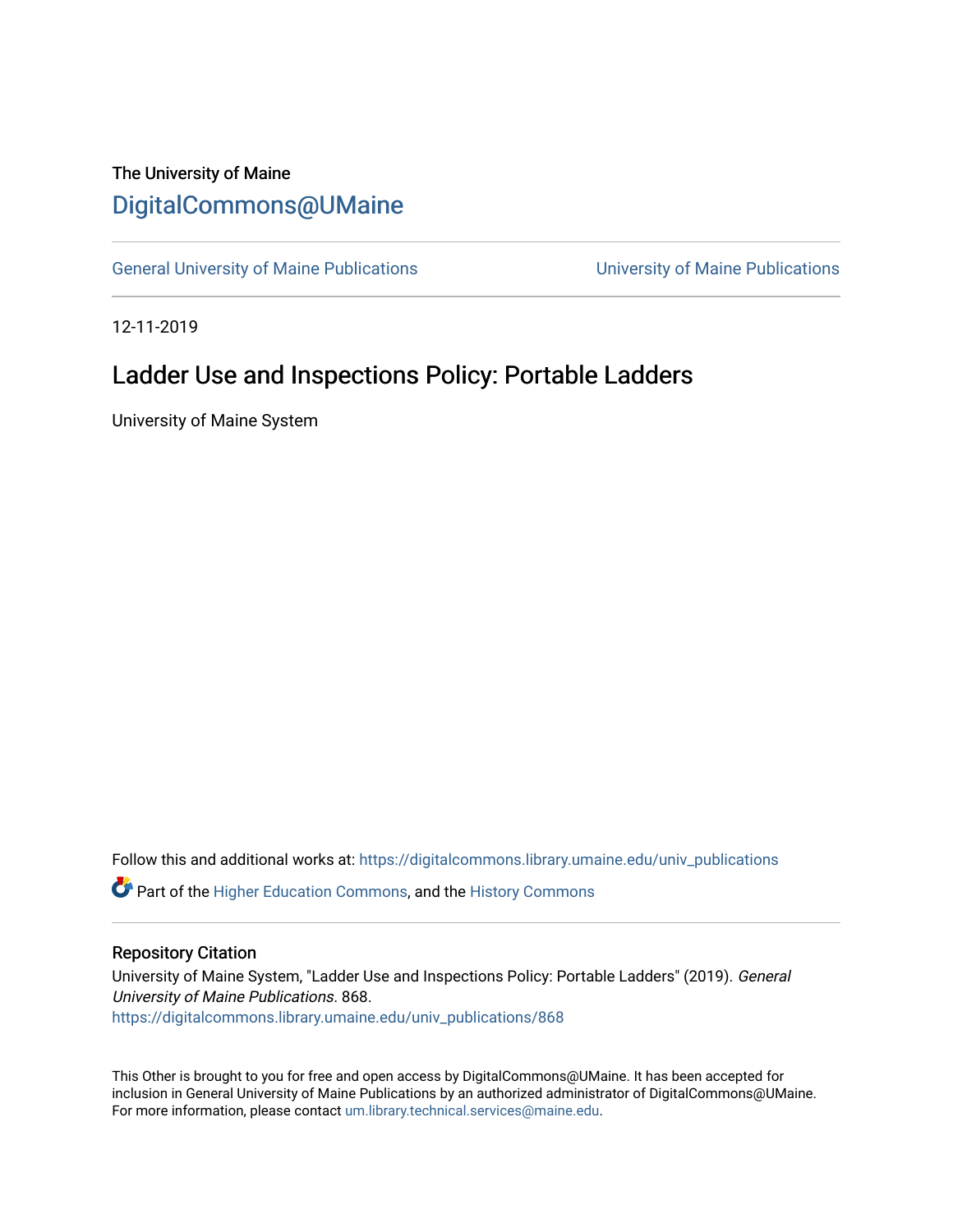## **Ladder Use and Inspections Policy** ~ Portable Ladders ~

### **TABLE OF CONTENTS**

| <b>Title</b>   |     |  | Page |  |
|----------------|-----|--|------|--|
|                |     |  |      |  |
| 2              |     |  |      |  |
| 3              |     |  |      |  |
| 4              |     |  |      |  |
|                | 4.1 |  |      |  |
|                | 4.2 |  |      |  |
|                | 4.3 |  |      |  |
|                | 4.4 |  |      |  |
|                | 4.5 |  |      |  |
|                | 4.6 |  |      |  |
| 5.             |     |  |      |  |
| 6              |     |  |      |  |
| $\overline{7}$ |     |  |      |  |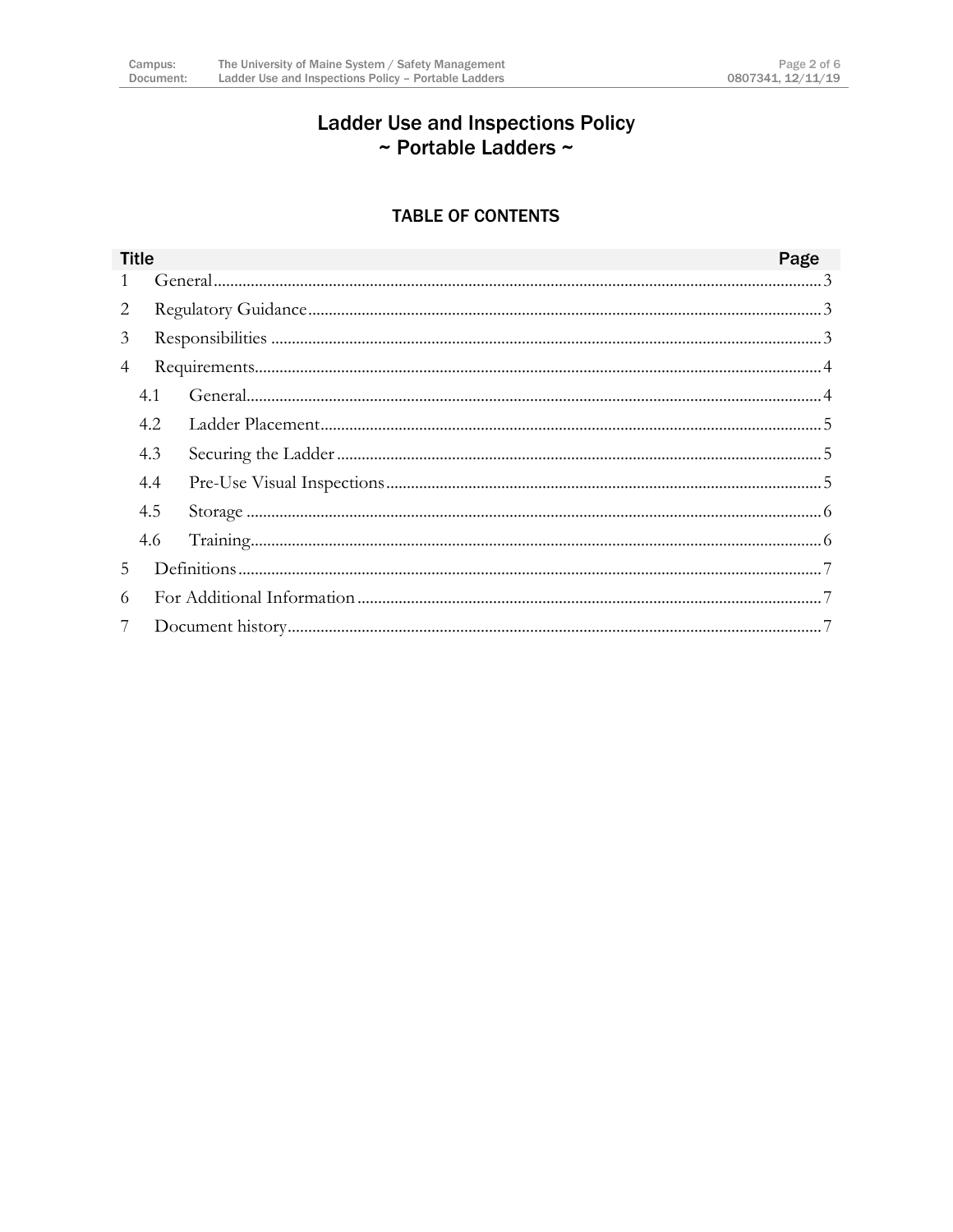### Ladder Use and Inspections Policy

#### <span id="page-2-0"></span>1 General

"Portable Ladder Use and Inspection" guidelines have been developed to establish recommendations for the safe use of portable ladders by University personnel.

Occupational Safety and Health Administration (OSHA) standards require that all ladders be used appropriately, and that personnel using ladders be trained in the proper use, limitations, and maintenance of ladders used.

The term portable ladder includes all step ladders, extension ladders, step stools, specialty type ladders (e.g.; trestle ladders; trolley and side rolling ladders) and other portable devices intended or constructed expressly for the purposes of providing access to spaces or materials.

#### <span id="page-2-1"></span>2 Regulatory Guidance

- Occupational Safety and Health Administration (OSHA) 29 CFR:
	- o 1910.23
	- o 1926.1053
	- o 1926.1060
- ANSI A14.1, A14.2, and A14.5

#### <span id="page-2-2"></span>3 Responsibilities

#### **Safety Management**

- Assist departments in ladder selection, upon request.
- Assist departments in developing ladder training via train the trainer.
- Provide basic on-line ladder operation and inspection guides.

#### **Department Chairs or Directors**

- Provide the appropriate ladders where necessary.
- Ensure that periodic inspections of all ladders are performed when necessary.

#### **Supervisors**

- Provide the appropriate ladders for employee use.
- Provide and document training for ladder users.
- Ensure that ladders are inspected prior to each use and that unsafe ladders are removed from service and labeled "DO NOT USE!"
- Ensure that ladders that are removed from service and are not going to be repaired are completely destroyed.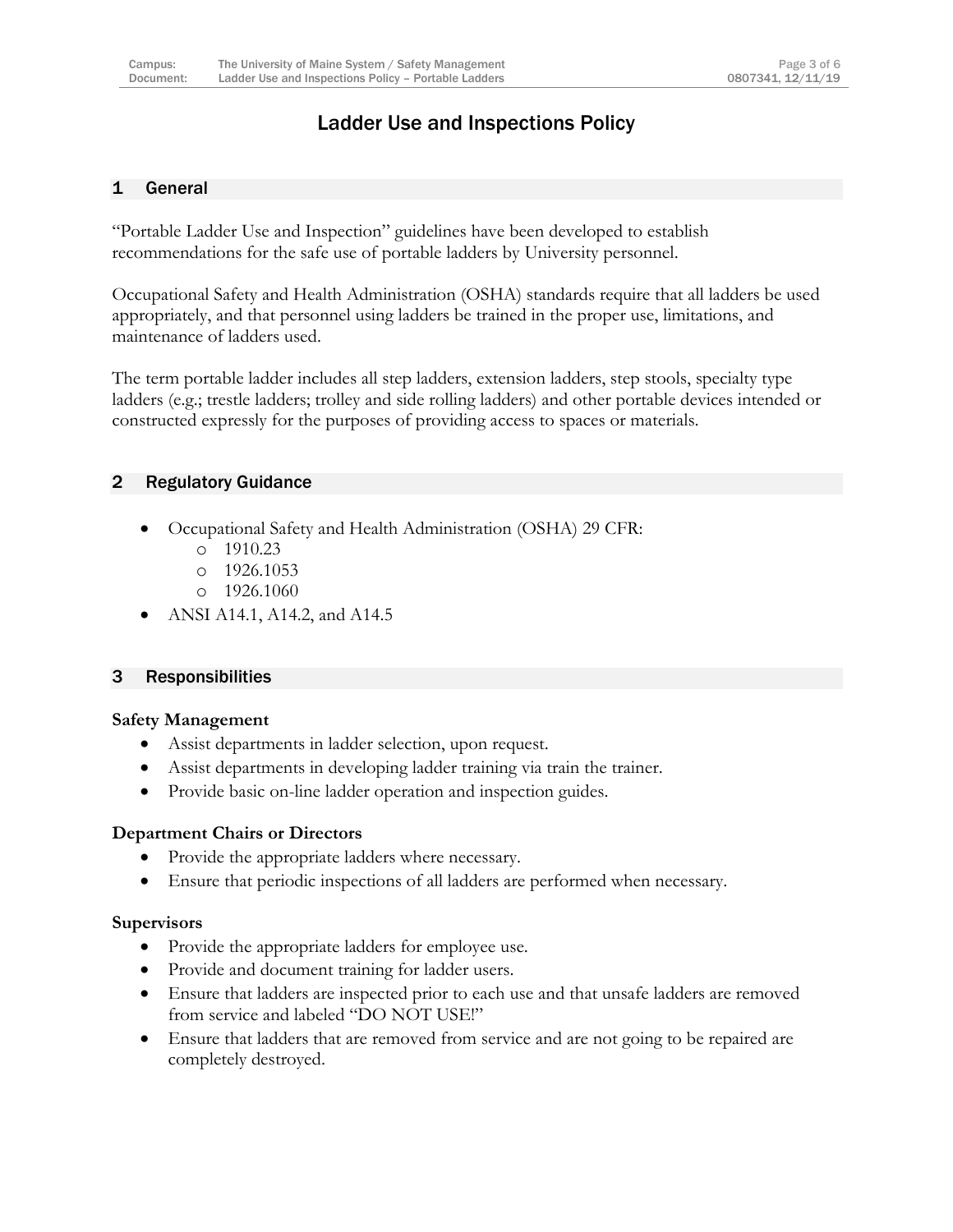#### **Individual**

- Complete ladder safety training, as required.
- Follow all required ladder inspection, use, and manufacturer labeling requirements.
- Do not use unsafe ladders and immediately report any unsafe and unlabeled ladders to your supervisor for removal from service.

#### <span id="page-3-0"></span>4 Requirements

#### <span id="page-3-1"></span>4.1 **General**

- Ladders must be inspected by a competent person for visible defects on a periodic basis and after any occurrence that could affect safe use. (Applicable to OSHA 1926 covered activities only)
- All employees using ladders must conduct a visual pre-use inspection (see section 4.4).
- Ladders must be appropriate for the task and properly maintained to provide access to places where employees perform tasks.
- Use ladders equipped with nonconductive side rails (e.g., fiberglass ladders) if the worker or the ladder could contact exposed energized electrical equipment.
- Never use a metal ladder near any electrical conductor or electrified equipment.
- The following apply to all ladders:
	- o Rungs/steps must be free of grease, oil, or any other substance that would make them slippery.
	- o Ladders are not be painted with an opaque finish or coated with any material that might hide defects.
	- o Ladders/step stools must not carry loads beyond written rating.
	- o Only one person at a time may use or work from a single ladder, unless the ladder is specifically designed for more than one climber. (Such as a trestle ladder)
	- o Use ladders only for their designed purpose.
	- o Keep areas around the top and bottom of ladders free of debris and clutter.
	- o Face the ladder when climbing up or down.
	- o Carry items up and down ladders using a pouch, holster, or tool belt. Small, nonbulky items, may be hand carried as long as the items do not impede the ability to maintain full control while climbing or descending the ladder. Ladder users should focus their attention on climbing up and/or down a ladder for a safe ascent or descent. Large or heavy items should be pulled up or lowered with a hand line or rope specifically for that purpose.
	- o Ladder users shall maintain three points of contact while ascending and descending. For example, two feet and one hand, or two hands and one foot should be in contact with the ladder.
	- o Never stand on the top two steps of any ladder unless designed to do so.
	- o Keep your body centered within the frame of the ladder. Do not over-extend your reach while on the ladder.
	- o Ensure manufacturer's labels are intact and legible. Replace as needed.
		- Always follow manufacturer's specifications and stickers.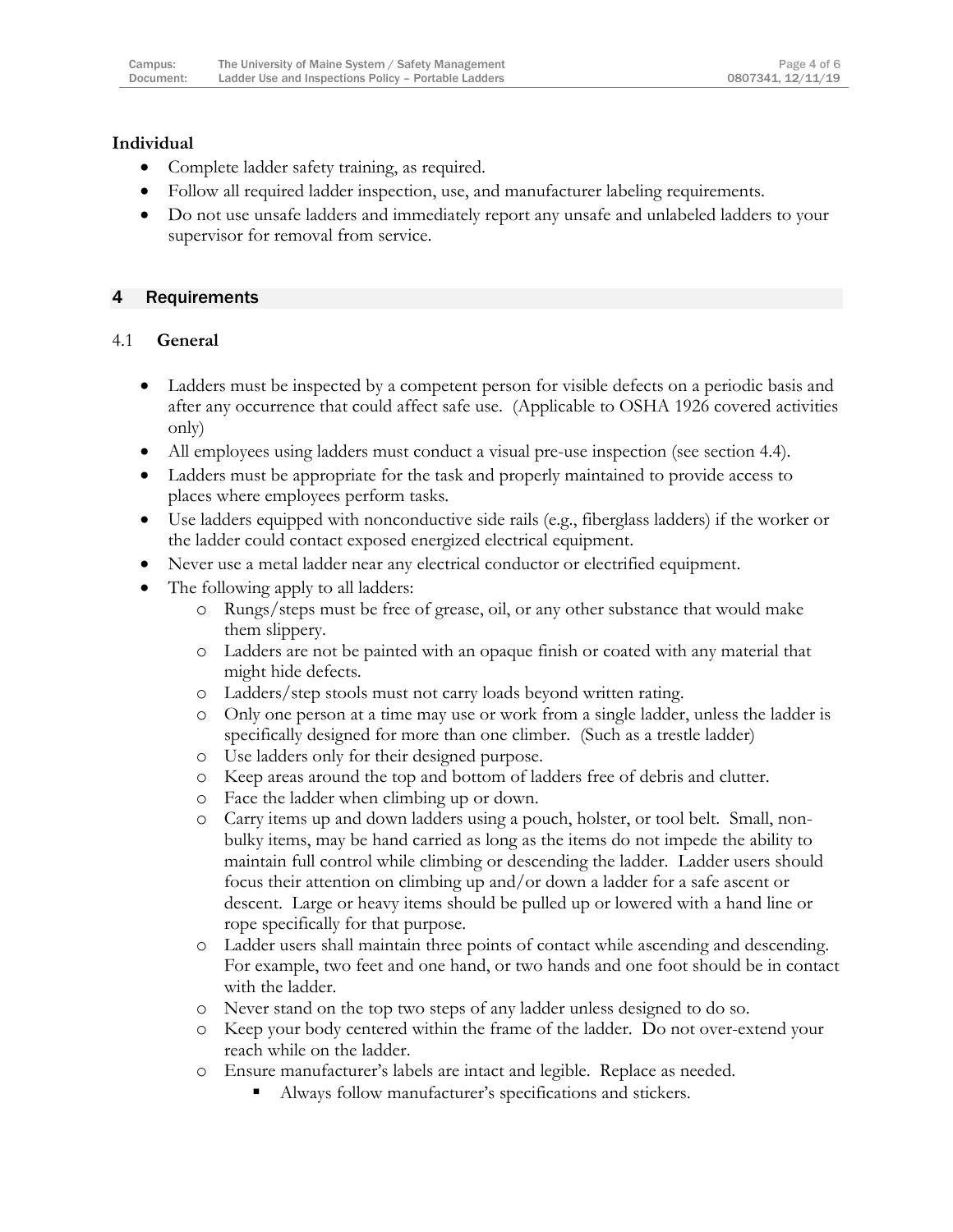#### <span id="page-4-0"></span>4.2 **Ladder Placement**

Place ladders on a level and firm footing. Ensure ladder is rigid, stable, and secure to prevent accidental movement.

Do No place ladders on boxes, loose bricks, or other loose packing to create stability or to attempt to gain extra height.

Avoid placing ladders in front of a door opening unless the door is fastened open, locked, or guarded.

Setting ladders requires proper care and angle. Set ladder (1) foot away from the wall for every four (4) feet that the ladder rises. For example, if the ladder touches the wall at 12 feet above the ground; angle the ladder so that the base is three (3) feet from the wall.

If accessing an elevated location, ladders must extend at least three (3) feet above any landing place or roof unless grab railings are provided. Fall protection may be required.

Climb down to position or reposition the ladder. Avoid moving, shifting, extending or walking a ladder while you or someone else is standing on it.

#### <span id="page-4-1"></span>4.3 **Securing the Ladder**

Ladders should be securely fixed at the top and bottom so that they cannot move.

Step ladders must have spreaders fully engaged.

Do not use ladders on slippery surfaces unless secured or provided with slip- resistant feet to prevent accidental movement. Non-slip feet are not a substitute for securing a ladder on slippery surfaces.

#### <span id="page-4-2"></span>4.4 **Pre-Use Visual Inspections**

Ladders are inspected before initial use in each work shift, and more frequently as necessary, to identify any visible defects that could cause employee injury. The inspection shall include:

- Locating label on ladder for commercial use and a certified duty load rating
- Ensuring side rails, braces, steps, rungs are free from splinters, cracks, dents, and bends
- Verifying extension ladder ropes are not frayed, pulleys work smoothly and rung locks operate correctly.
- Ensuring ladder is not painted or covered with anything that could hide defects.
- Checking for decay, damage, loose nails, screws, bolts, pin, faulty welds, cracks or sheared rivets.
- Checking the joints between the rungs and the side rails for tightness. Joints are loose if the rungs can be moved by hand.
- Verifying rungs or steps are in place.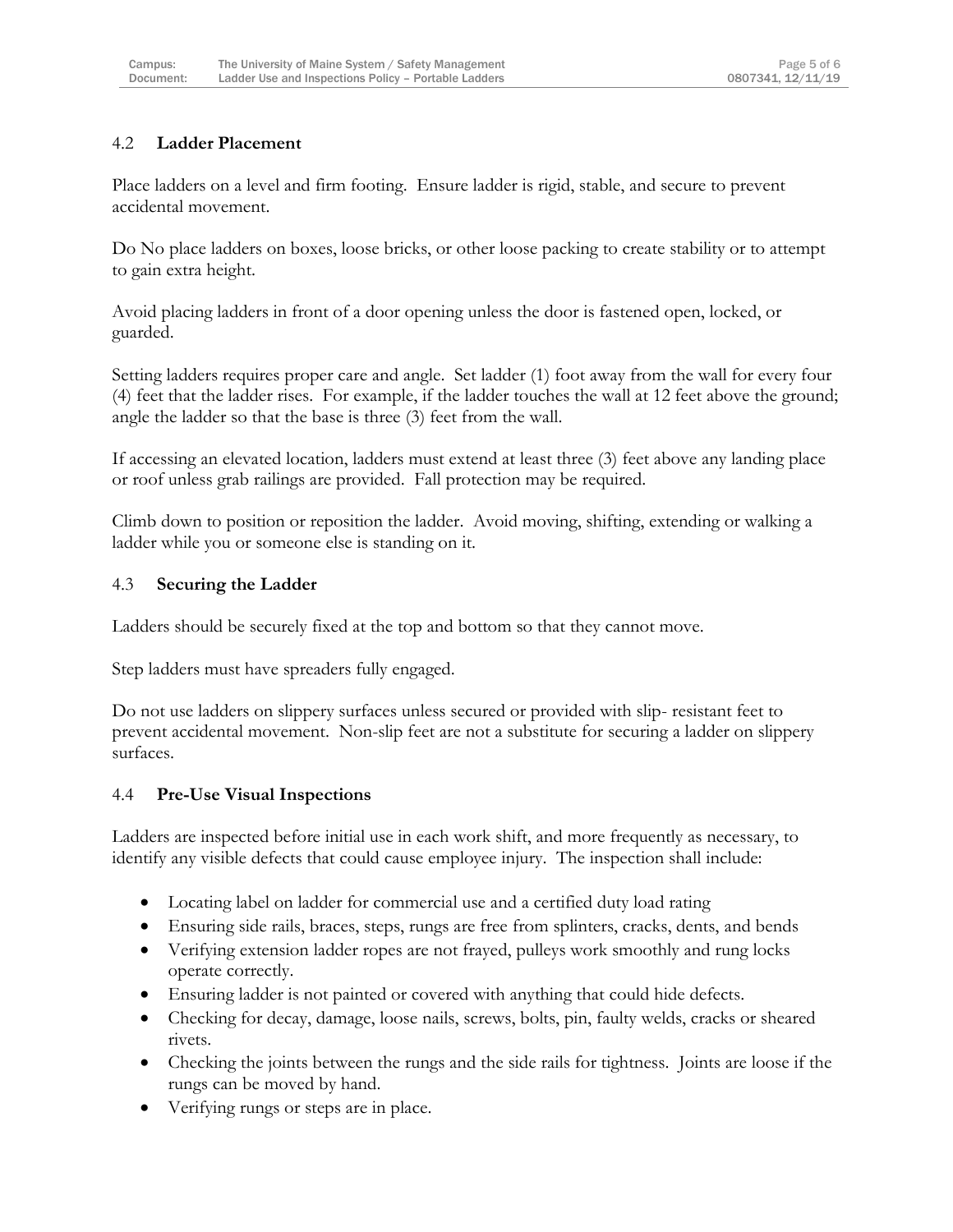- Ensuring metal ladder rungs/steps are corrugated or knurled to prevent slipping.
- Ensuring ladder rungs/steps are free of grease, oil, or any other substance that would make them slippery.
- Verifying stepladders have a metal spreader or locking device to securely hold the front and back sections in an open position. Ensuring spreader does not have any sharp objects protruding from it.
- Ensuring all moveable parts operate freely without binding.
- Checking to ensure that the feet are in good condition and not broken.

Ladders with structural defects or needing repairs must immediately be marked defective or tagged with "Do Not Use" or similar language and withdrawn from service until repaired. Repairs must be carried out by a competent person to manufacturer standards. Where repair is not completed the ladder must be destroyed.

4.4.1 Periodic Inspections (OSHA 29 CFR 1926 covered activities)

Ladders shall be inspected by a competent person for visible defects on a periodic basis and after any occurrence that could affect its safe use.

A Periodic Portable Ladder Inspection Checklist form is available on the Safety Management Documents webpage.

#### <span id="page-5-0"></span>4.5 **Storage**

All ladders shall be safely stored.

#### <span id="page-5-1"></span>4.6 **Training**

Training should be provided by each department to ensure that those University personnel using ladders understand the purpose, function, and limitations of ladders to be used.

Training is required for each employee using ladders for tasks that fall under the OSHA construction standard (29 CFR 1926) as necessary. This applies to ladders used in construction, alteration, repair, painting, decorating and demolition of worksites covered by OSHA's construction safety and health standard. Training must be conducted by a competent person, as appropriate, and include the following:

- The nature of fall hazards in the work area;
- When the use of fall protection applies;
- The proper construction, use, placement, and care in handling of all stairways and ladders;
- The maximum intended load-carrying capacities of ladders; and
- The regulatory standards that apply (e.g., 29 CFR 1926.1053).

Users should be familiar with information in this document. Retraining must be provided for each employee when involved in a related incident, or observed not following requirements.